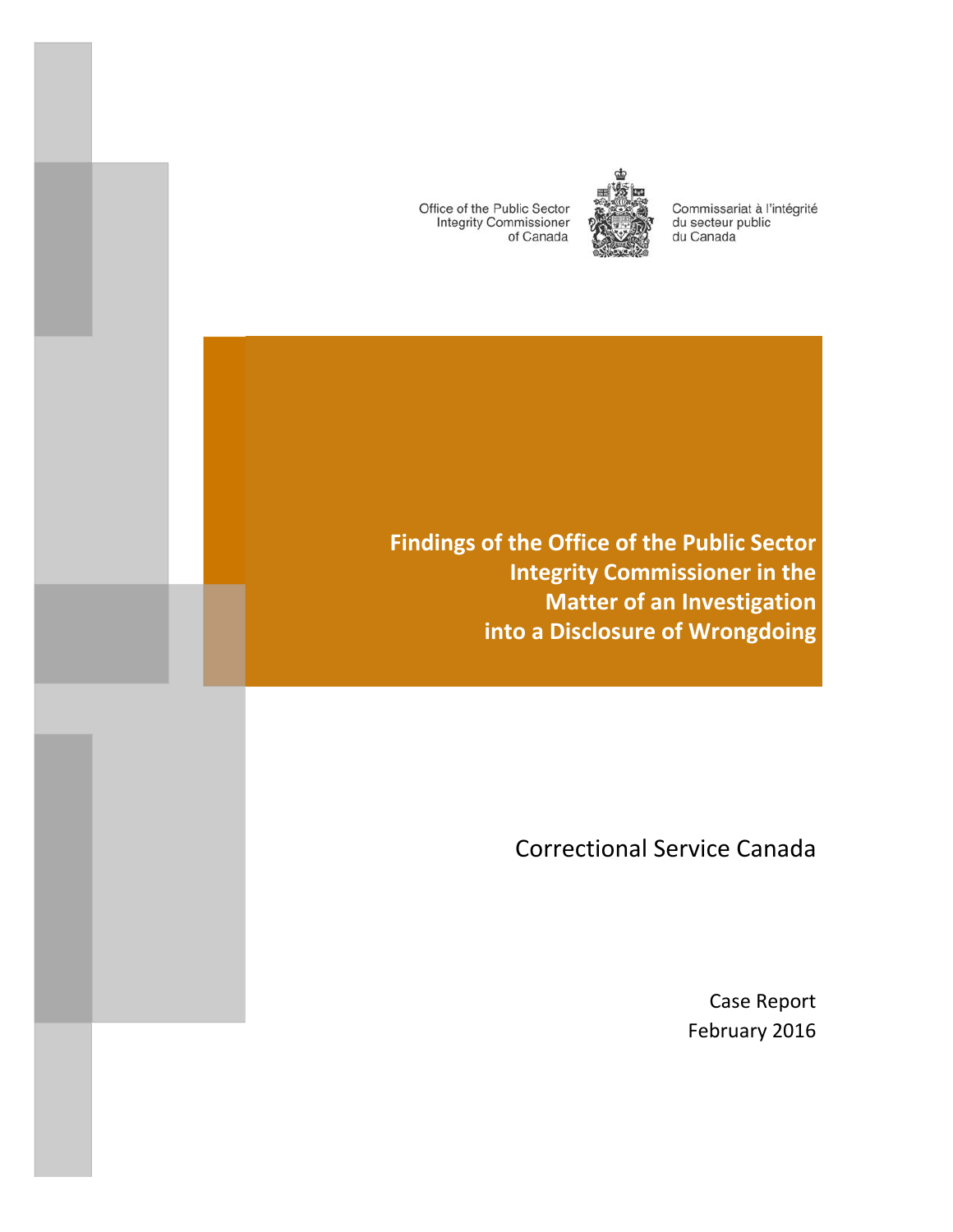The Report is available on our website at: www.psic‐ispc.gc.ca

For copies of the Report or other Office of the Public Sector Integrity Commissioner of Canada publications, contact:

Office of the Public Sector Integrity Commissioner of Canada 60 Queen Street, 7th Floor Ottawa, ON K1P 5Y7 Tel.: 613‐941‐6400 Toll free: 1‐866‐941‐6400 Fax: 613‐941‐6535 Email: psic‐ispc@psic‐ispc.gc.ca

*Ce document est également disponible en français.* 

©Office of the Public Sector Integrity Commissioner of Canada, 2016 Cat. No.: PG4‐12/2016E‐PDF ISBN: 978‐0‐660‐03974‐9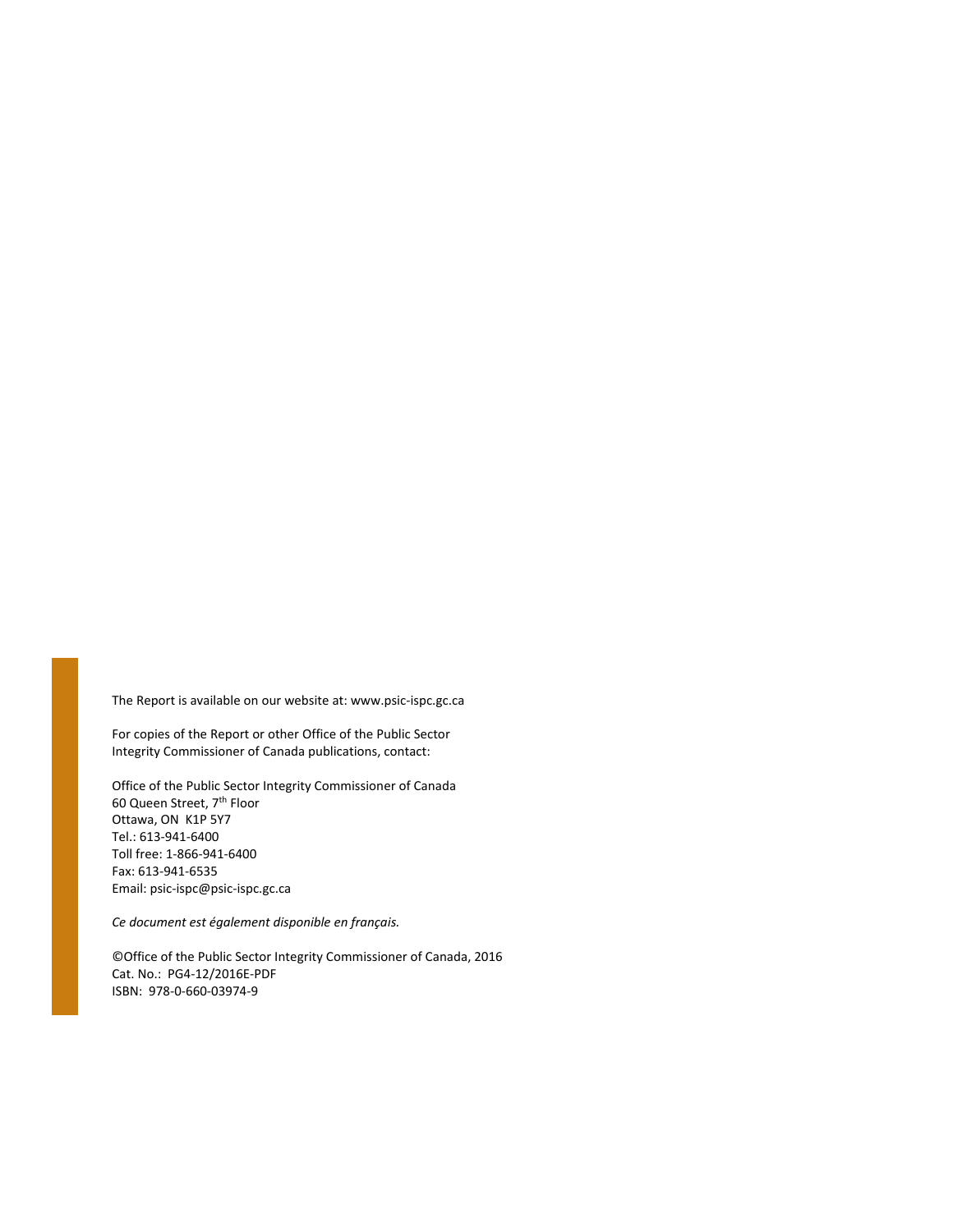The Honourable George Furey Speaker of the Senate The Senate Ottawa, Ontario K1A 0A4

Dear Mr. Speaker:

I have the honour of presenting you with the Office of the Public Sector Integrity Commissioner of Canada's Case Report of Findings in the Matter of an Investigation into a Disclosure of Wrongdoing at Correctional Service Canada, which is to be laid before the Senate in accordance with the provisions of subsection 38 (3.3) of the *Public Servants Disclosure Protection Act*.

The report contains the findings of wrongdoing; the recommendations made to the chief executive; my opinion as to whether the chief executive's response to the recommendation is satisfactory; and the chief executive's written comments.

Yours sincerely,

Joe Friday Public Sector Integrity Commissioner OTTAWA, February 2016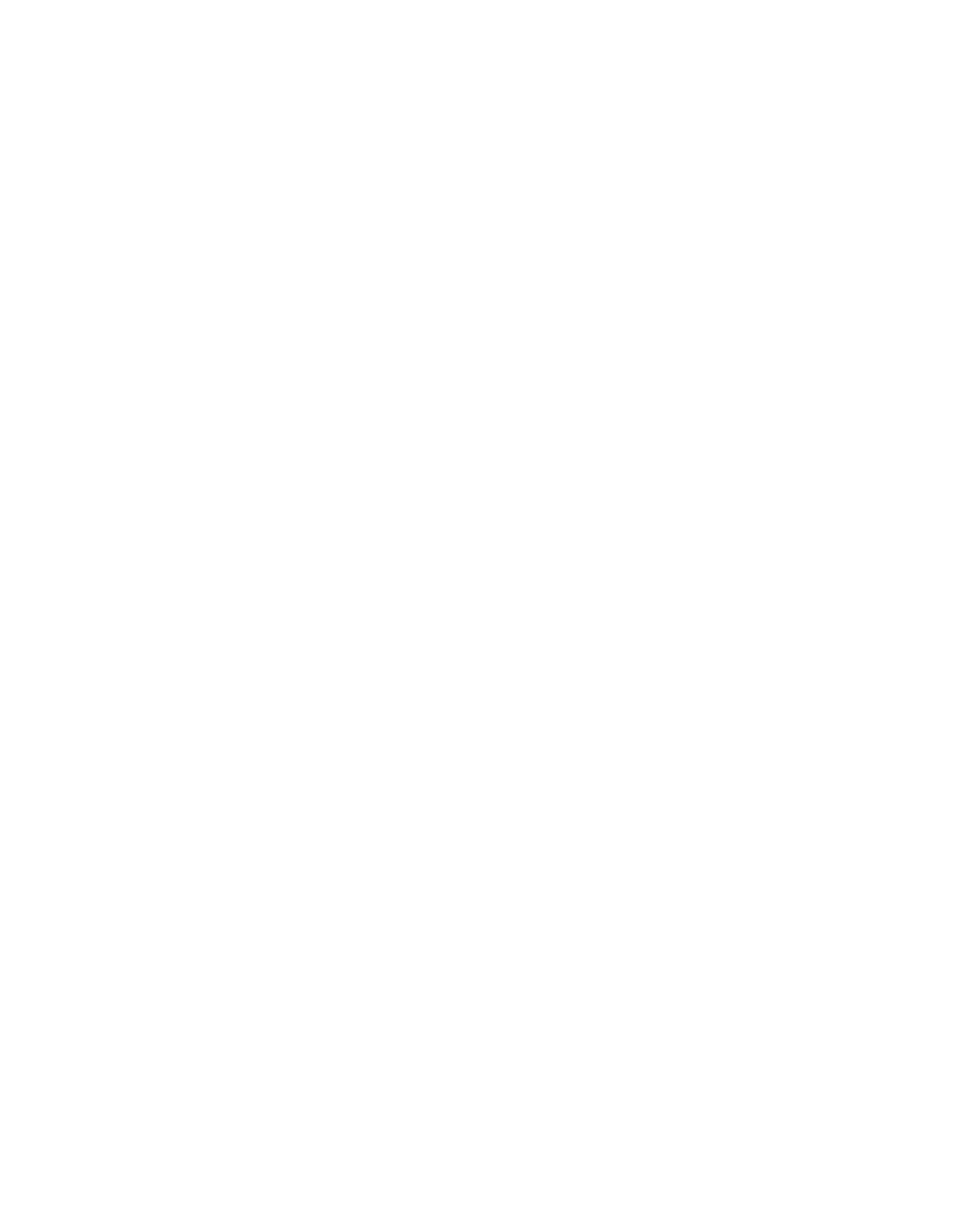The Honourable Geoff Regan Speaker of the House of Commons House of Commons Ottawa, Ontario K1A 0A6

Dear Mr. Speaker:

I have the honour of presenting you with the Office of the Public Sector Integrity Commissioner of Canada's Case Report of Findings in the Matter of an Investigation into a Disclosure of Wrongdoing at Correctional Service Canada, which is to be laid before the House of Commons in accordance with the provisions of subsection 38 (3.3) of the *Public Servants Disclosure Protection Act*.

The report contains the findings of wrongdoing; the recommendations made to the chief executive; my opinion as to whether the chief executive's response to the recommendation is satisfactory; and the chief executive's written comments.

Yours sincerely,

Juday

Joe Friday Public Sector Integrity Commissioner OTTAWA, February 2016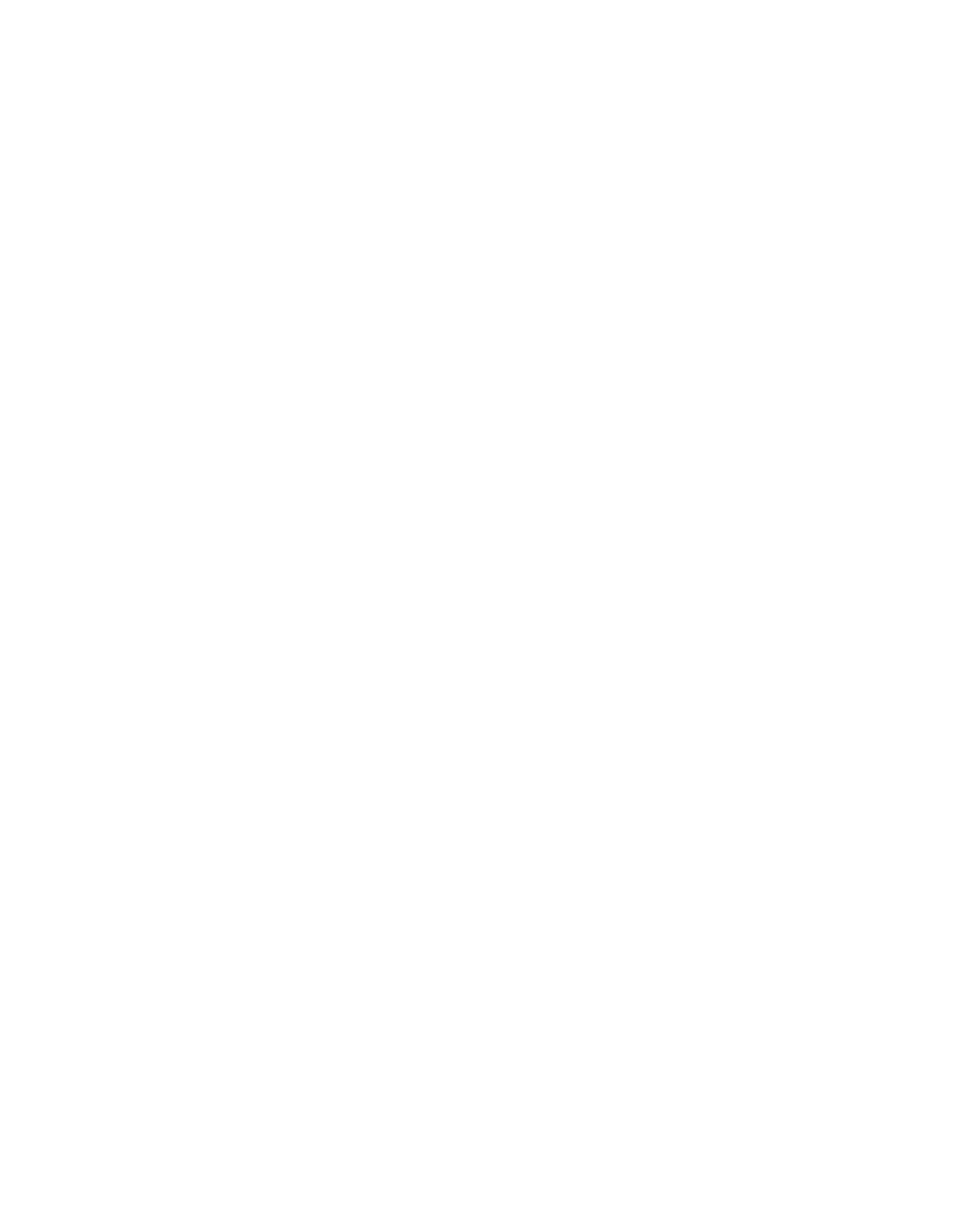# **Table of Contents**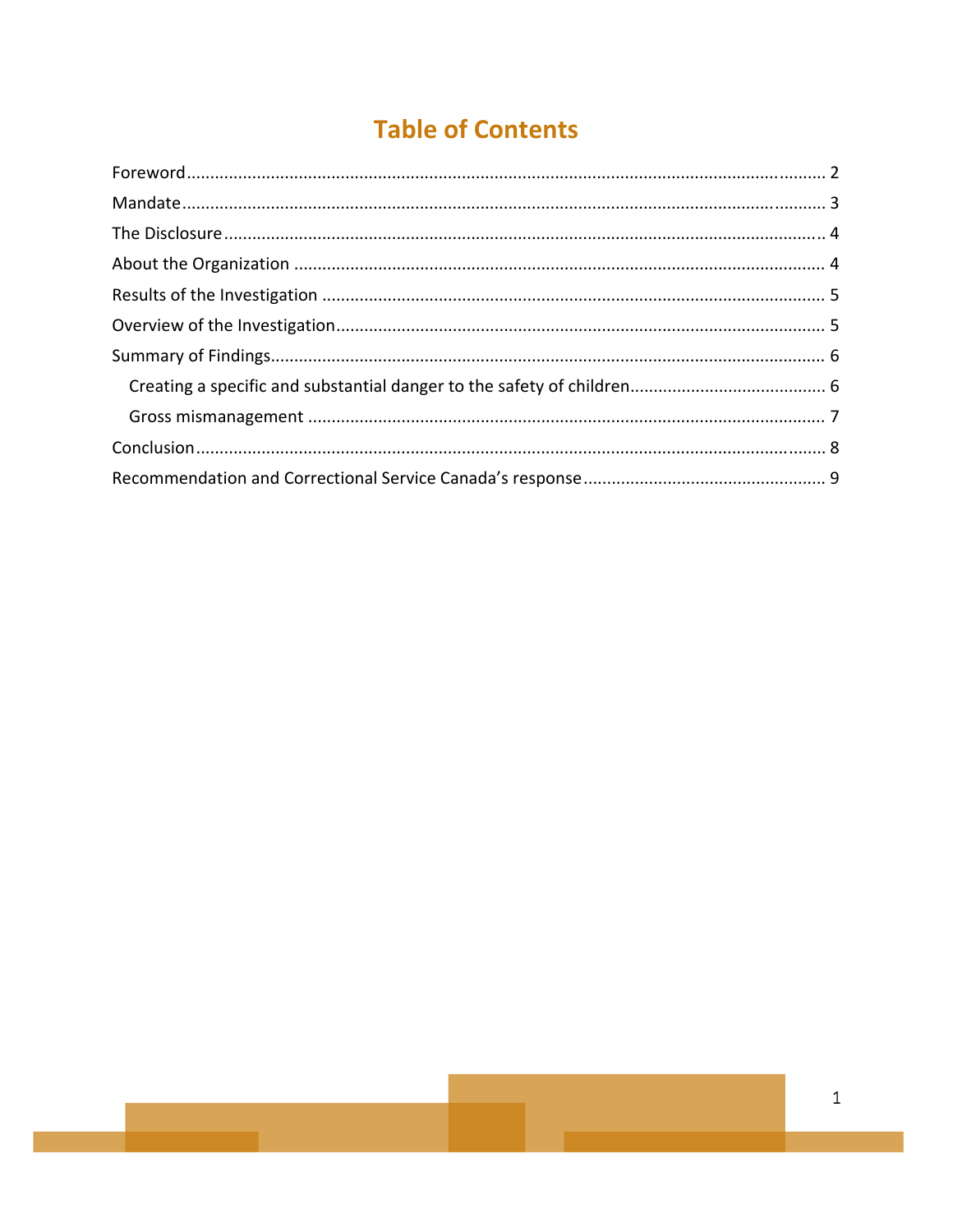#### **Foreword**

I am pleased to present you with this Case Report of founded wrongdoing tabled in Parliament as provided for in the *Public Servants Disclosure Protection Act,* S.C., 2005, c.46 (the Act).

The Act was created to provide a confidential whistleblowing mechanism in the federal public sector to respond to the need to address and prevent cases of wrongdoing. The disclosure regime established under the Act is meant not only to stop these actions from continuing and to signal the need for corrective action, but also to act as a general deterrent throughout the federal public sector. This is the reason why founded cases of wrongdoing must be reported to Parliament, which is a powerful tool of transparency and public accountability.

This is the first time that the Office of the Public Sector Integrity Commissioner of Canada is making a finding of wrongdoing under paragraph 8 *(d*) of the Act ‐ *an act or omission that creates a substantial and specific danger to the life, health or safety of persons, or to the environment.* This matter relates to a situation in a federal penal institution in Saskatchewan – the Okimaw Ohci Healing Lodge (OOHL) – that created a safety risk to children.

I am also making a finding of wrongdoing under paragraph 8 (*c*) of the Act – *a gross mismanagement in the public sector* – in large part due to the systemic nature of the situation at the OOHL.

As these findings demonstrate, I have a broad mandate to investigate a large spectrum of potential wrongdoings. And, in this situation, the execution of my mandate has allowed my Office to potentially avert an unfortunate incident that could have serious consequences on a vulnerable population.

Correctional Service Canada (CSC) collaborated fully throughout the investigation and in responding to my findings, CSC took immediate measures to address this potentially dangerous situation upon learning of the nature of the allegations.

This case report makes a finding of wrongdoing against CSC, based on the management of an institution under its jurisdiction. Nothing in this report represents an assessment or evaluation of the policies and programs of the OOHL, which were not the subject of the protected disclosure or the investigation in this case.

Joe Friday, Public Sector Integrity Commissioner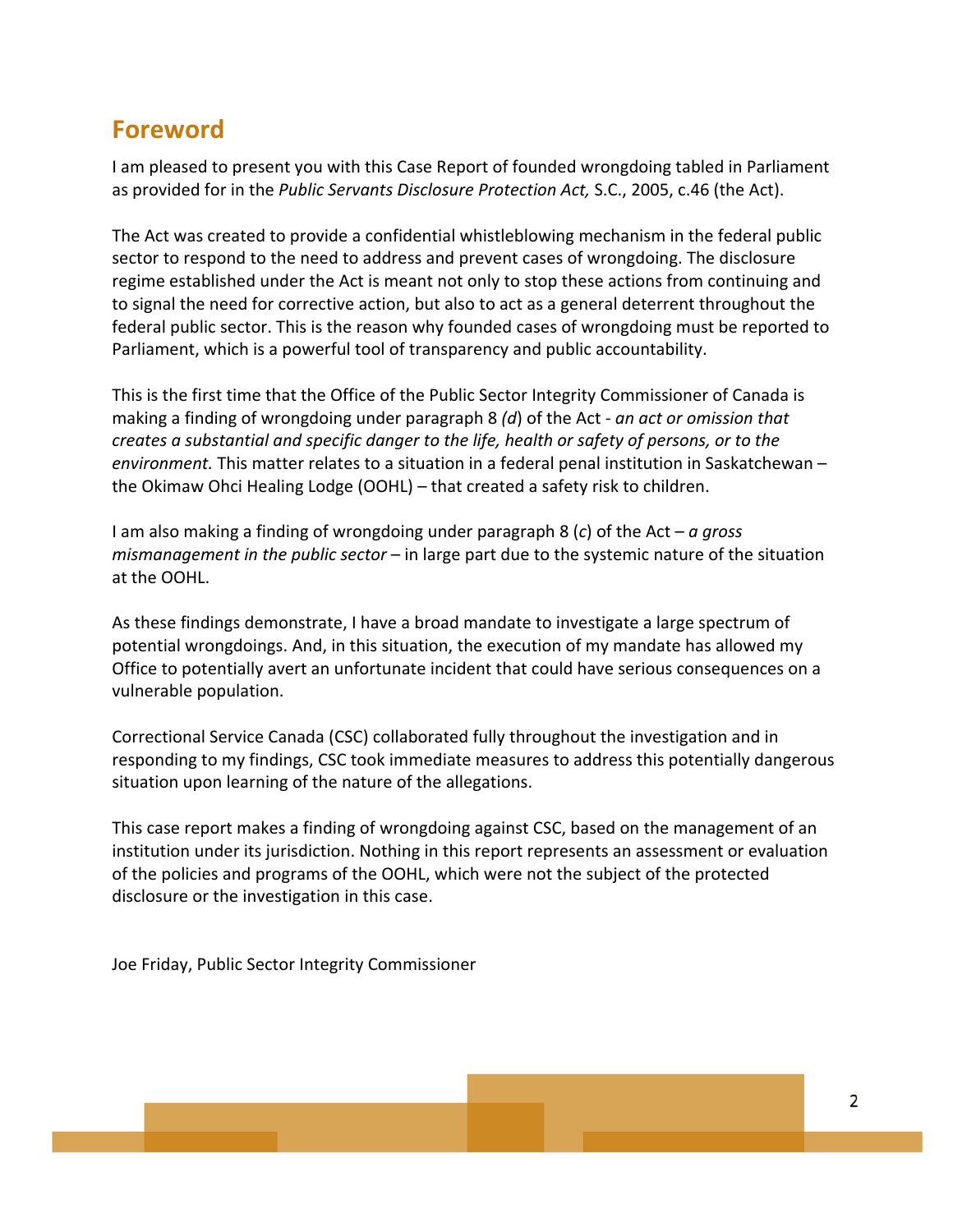## **Mandate**

The Office of the Public Sector Integrity Commissioner of Canada is an independent organization created in 2007 to establish a safe and confidential mechanism for public servants or members of the public to disclose wrongdoing in, or relating to, the federal public sector. Specifically, my Office has the mandate to investigate disclosures of alleged wrongdoing and complaints of reprisal brought forward under the *Public Servants Disclosure Protection Act* (the Act)*.*

Section 8 of the Act, defines wrongdoing as:

- *(a)* a contravention of any Act of Parliament or of the legislature of a province, or of any regulations made under any such Act, other than a contravention of section 19 of this Act;
- *(b)* a misuse of public funds or a public asset;
- *(c)* a gross mismanagement in the public sector;
- *(d)* an act or omission that creates a substantial and specific danger to the life, health or safety of persons, or to the environment, other than a danger that is inherent in the performance of the duties or functions of a public servant;
- *(e)* a serious breach of a code of conduct established under section 5 or 6; and
- *(f)* knowingly directing or counselling a person to commit a wrongdoing set out in any of paragraphs (*a*) to (*e*).

The purpose of investigations into disclosures is, according to the Act, to bring the existence of wrongdoing to the attention of the organization's chief executive and to make recommendations for corrective action.

Under subsection 38 (3.3) of the Act, I must report to Parliament founded cases of wrongdoing within sixty days after the conclusion of an investigation. This Case Report addresses one such investigation and the findings related to the disclosure of wrongdoing made to my Office.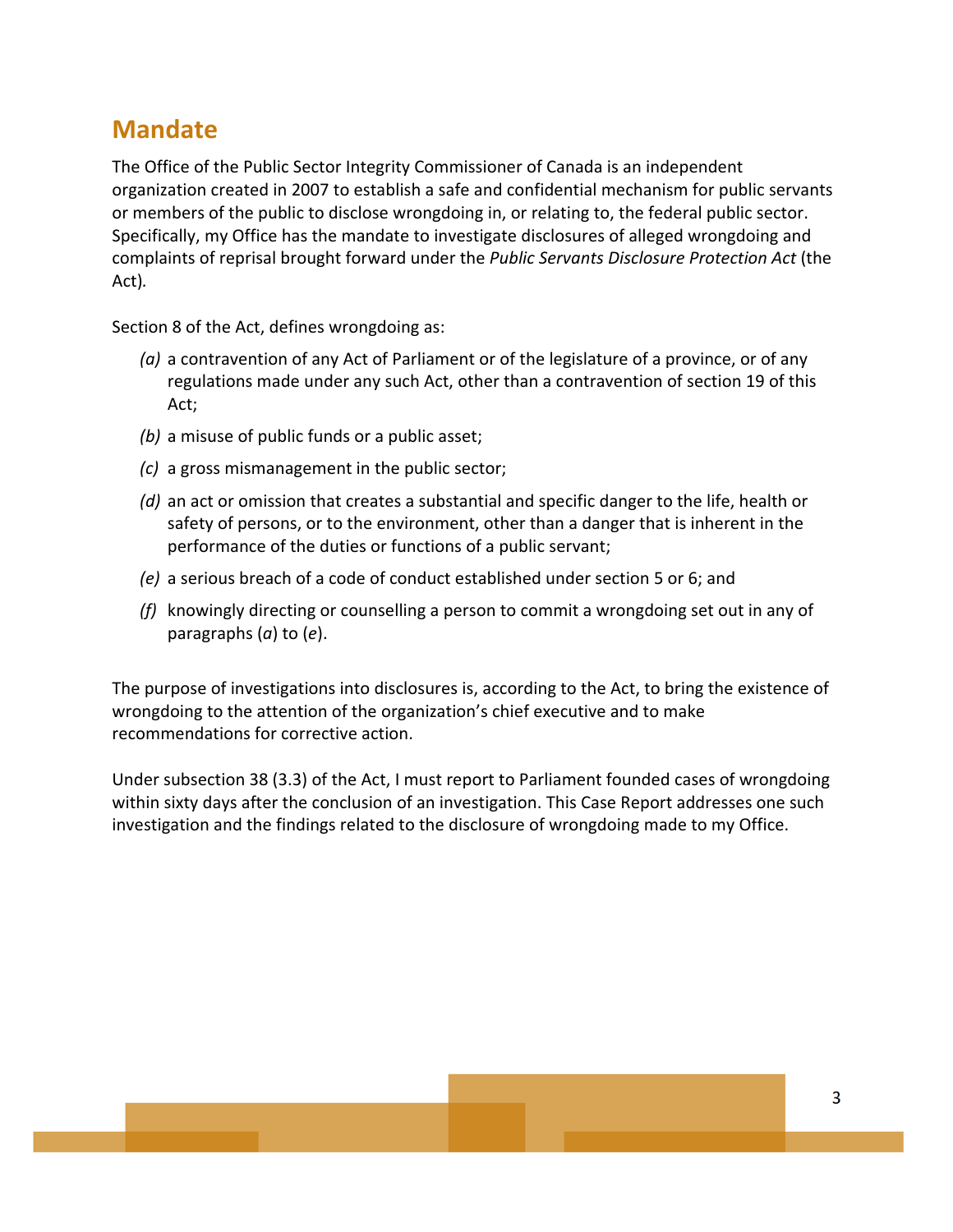## **The Disclosure**

In March 2015, I initiated an investigation into allegations of wrongdoing, including an allegation that two employees at the Okimaw Ohci Healing Lodge (OOHL) jeopardized the safety of their own children by bringing them into the OOHL, a federal penal institution, and having them supervised by inmates, some of whom had been incarcerated for offences related to children. These allegations, if founded, could constitute wrongdoing under paragraph 8(*d*) of the Act. My decision to commence this investigation followed a comprehensive analysis of the information provided in a protected disclosure made to my Office.

As a result of the information gathered during the investigation, the scope of the investigation widened to determine whether additional employees at the OOHL had jeopardized the safety of their own children by bringing them into a federal penal institution and having them supervised by inmates.

# **About the Organization**

Correctional Service Canada (CSC) is the federal government agency responsible for administering sentences of a term of two years or more, as imposed by the court. CSC is responsible for managing institutions of various security levels and supervising offenders under conditional release in the community.

The Okimaw Ohci Healing Lodge (OOHL), is one of the facilities that is part of the CSC and is described as a "multi‐level security" facility which provides an open environment and is operated much like a minimum security facility. OOHL employs approximately 65 permanent employees.

The inmates at the OOHL live in residential style housing, which provides a greater than normal freedom of movement than other types of federal penal institutions. The OOHL offers services and programs that reflect Aboriginal culture which incorporate Aboriginal peoples' traditions and beliefs into their space. Aboriginal teachings and ceremonies are used to address the needs of Aboriginal offenders. Offenders also have contact with Elders and access to culturally relevant programs.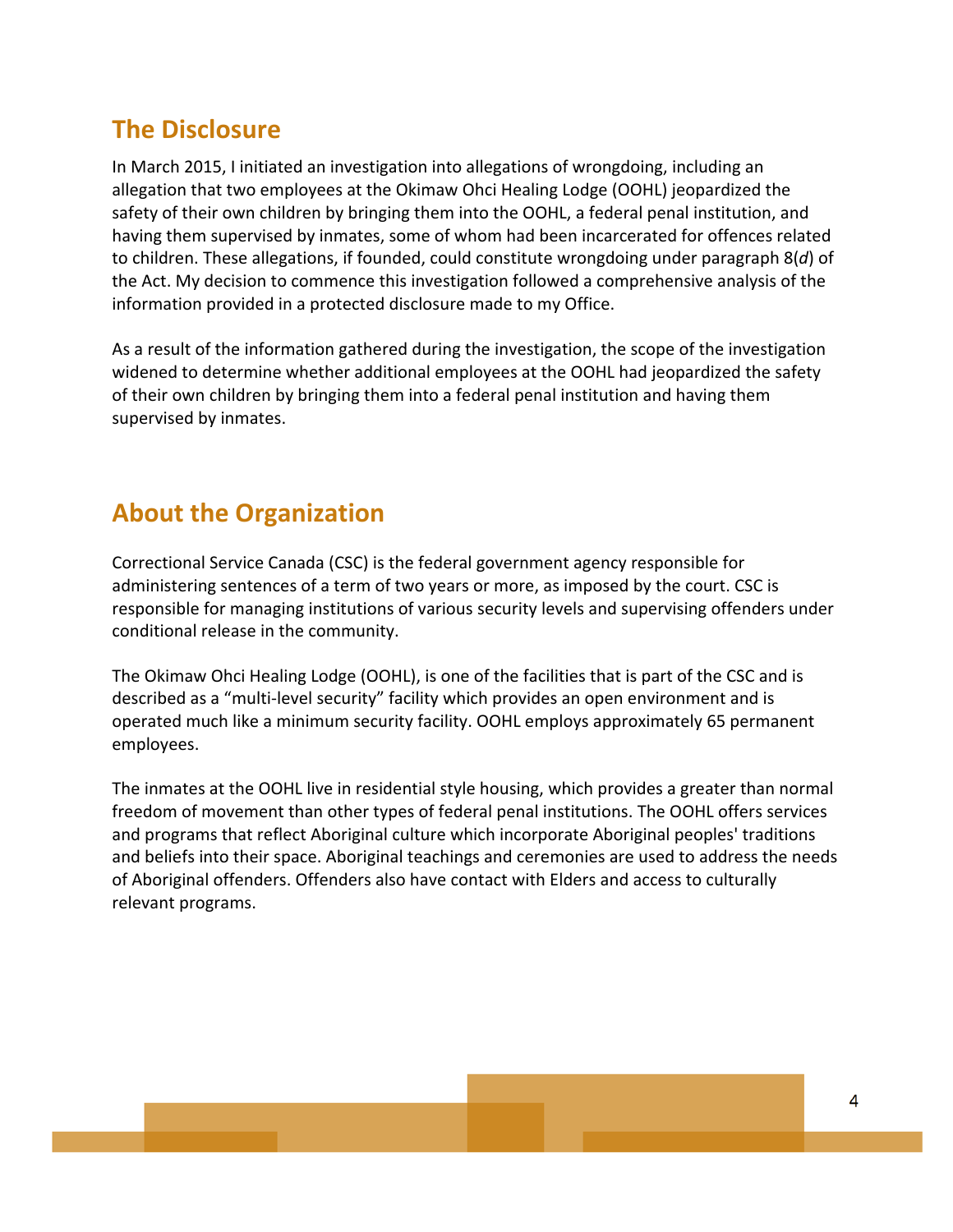# **Results of the Investigation**

The investigation found that:

- **The OOHL created a specific and substantial danger to the safety of children, in accordance with paragraph 8 (***d***) of the Act by:**
	- o Allowing a practice of employees bringing children to the OOHL, an environment in which their safety was put in jeopardy.
- **The OOHL committed gross mismanagement, in accordance with paragraph 8 (***c***) of the Act by:**
	- o Allowing the above‐noted practice to continue over several years, resulting in a systemic problem.

### **Overview of the Investigation**

The investigation, conducted by Christian Santarossa of my Office, was initiated on March, 9, 2015. He conducted a thorough investigation which included an on‐site visit, extensive review of documentary evidence and consideration of witness testimony. As required under the Act, CSC readily provided access to the necessary facilities and the information requested during the course of the investigation.

In keeping with our obligations under the Act, my Office provided CSC with full and ample opportunity to respond to the allegations. On October 30, 2015, my Office provided the CSC's Commissioner with a Preliminary Investigation Report and the opportunity to comment on these results.

In arriving at my findings, I have given due consideration to all information received throughout the course of the investigation, including the information provided by CSC, who agreed with the preliminary findings.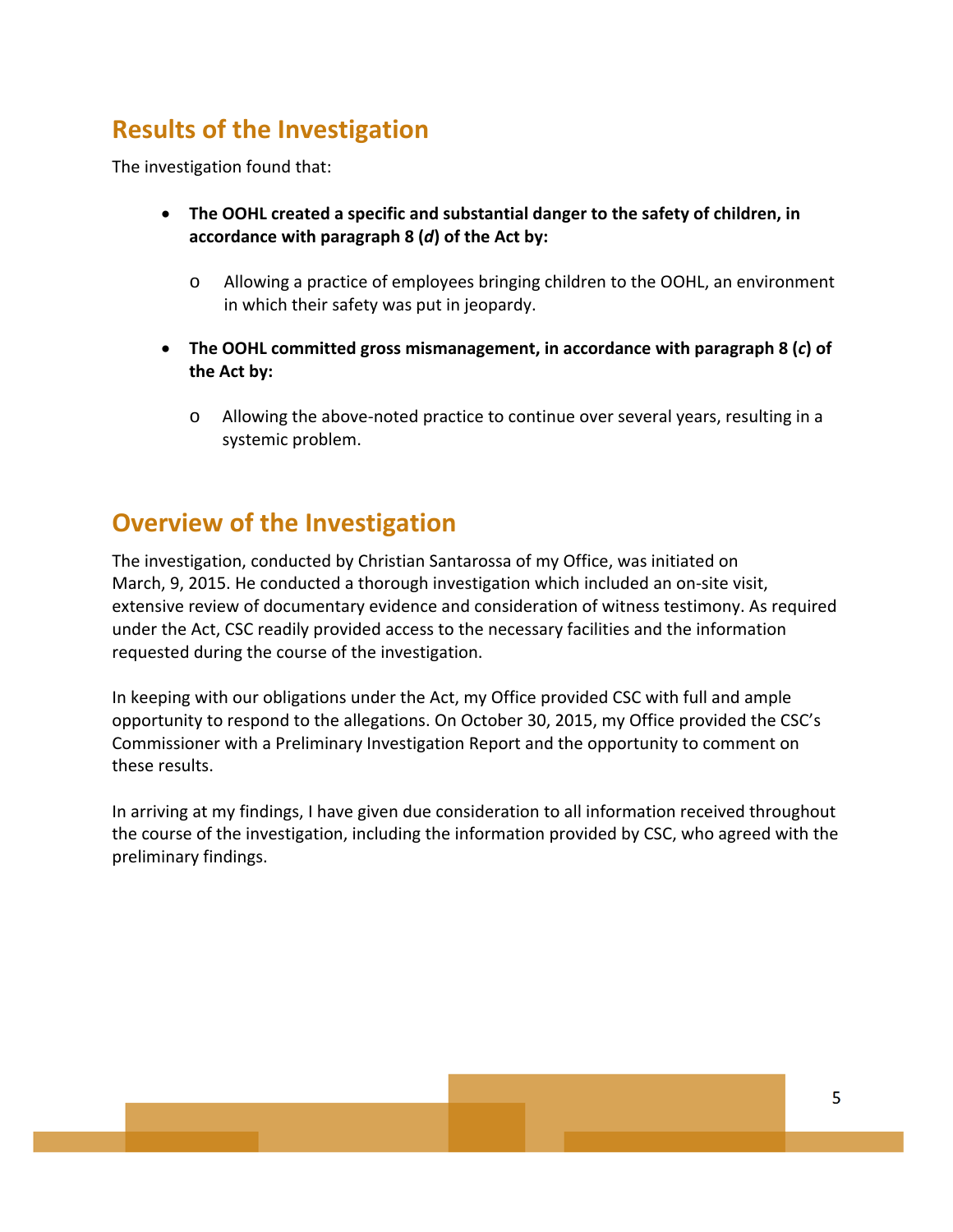# **Summary of Findings**

#### *Creating a specific and substantial danger to the safety of children, in accordance with paragraph 8 (***d***) of the Act*

The evidence gathered during the investigation demonstrates that 21 employees brought children to the facility at least 73 times since 2011. Furthermore, witness testimony clearly indicated that this practice was well established at the OOHL and had been occurring for many years, possibly since the beginning of 2000. It is important to note that the OOHL employs on average 65 permanent employees, therefore, this practice involved about one-third of the staff complement.

Our investigation revealed that there was no policy or procedure at CSC authorizing employees to bring their children into any institution, including the OOHL. There were 73 documented instances where the employees used a "Child Safety Waiver" form to bring their child to work. This form is solely intended for family members visiting inmates.

#### *A substantial and specific danger to safety*

The inmates incarcerated at the OOHL are selected from the general federal correctional population. Of the 39 inmates at the OOHL, 11 were sentenced or had been previously sentenced for crimes involving children, ranging from sexual abuse to violence and neglect causing harm or death**.**

The OOHL Operational Intelligence Reports reviewed during this investigation provided particular examples of incidents that occurred and could occur at the OOHL. Violent incidents between inmates that are part of "Security Threat Groups" (CSC terminology to identify criminal groups or gangs), such as sexual assault among inmates, contraband of makeshift weapons in an open area, presence of drugs such as cocaine and crystal meth, and segregation placement of an inmate following a "behavioural event", are all incidents that have been reported in 2014 and 2015 at the OOHL. These incidents reveal the reality of the environment at the OOHL, which is not a regular workplace absent of significant inherent dangers.

The OOHL operates in an open environment which further heightens the danger to the safety of children, given that some inmates had specific conditions imposed on them to not be near children. Many witnesses argued that the open environment at the OOHL suggests that it is a lower risk environment, however the evidence referred to above indicates otherwise.

In my view, the open environment of the OOHL coupled with the inherent dangers present as in other penal institutions, drastically increases the risk of an incident involving children.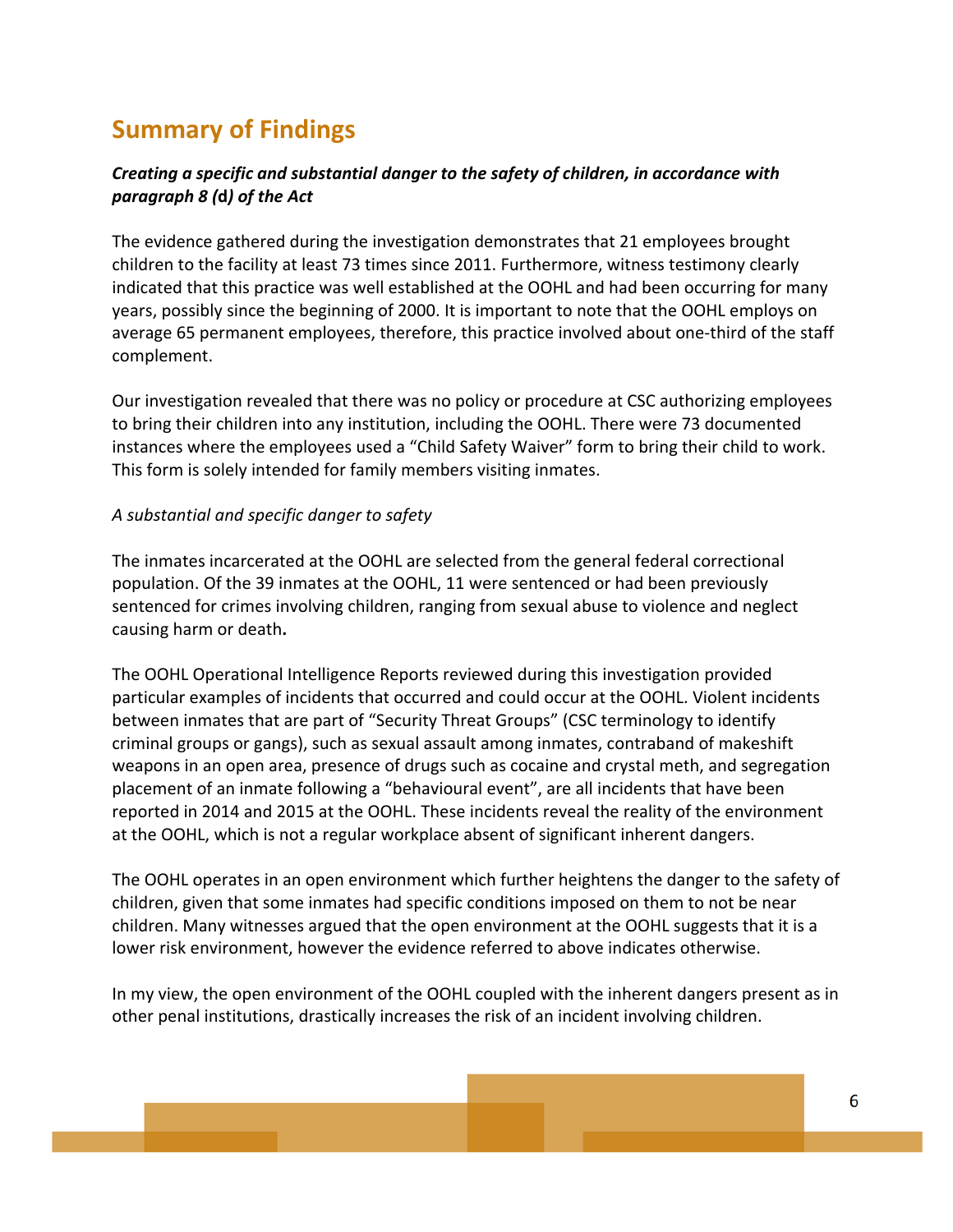The risk of an incident or danger may be reduced by the process used to screen or identify inmates, but the presence of a risk remains. That risk, in this case, is defined and increased by the long‐standing informal practice of employees bringing children to the OOHL. These children are not CSC employees, nor are they governed by or subject to any formal CSC policy or program; therefore, there is no reason for their presence and no justification for the systemic practice of bringing them to the OOHL.

#### *Gross mismanagement in accordance with paragraph 8 (***c***) of the Act*

Having established the existence of a specific and substantial danger to the safety of children at the OOHL, it was necessary to ask who is responsible for creating this risk and would this be considered gross mismanagement under the Act*.*

The factors that my Office takes into consideration when determining whether an act of gross mismanagement has occurred include:

- matters of significant importance;
- serious errors that are not debatable among reasonable people;
- more than *de minimis* wrongdoing or negligence;
- management action or inaction that creates a substantial risk of significant adverse impact upon the ability of an organization, office or unit to carry out its mandate;
- the deliberate nature of the wrongdoing; and
- the systemic nature of the wrongdoing.

As established in this investigation, numerous employees were implicated in bringing children to the OOHL. That being said, a distinction can be made between employees and management. This distinction does not condone or excuse the actions of employees who brought their children into the institution, but rather, it directs accountability of allowing this practice toward those who had the authority to stop it. In this case, those in positions of authority actually participated and endorsed this practice.

Also, this matter, deriving from the OOHL's management actions or inactions, could also put CSC at risk including legal liability, as well as a risk to their reputation and public confidence in federal correctional institutions.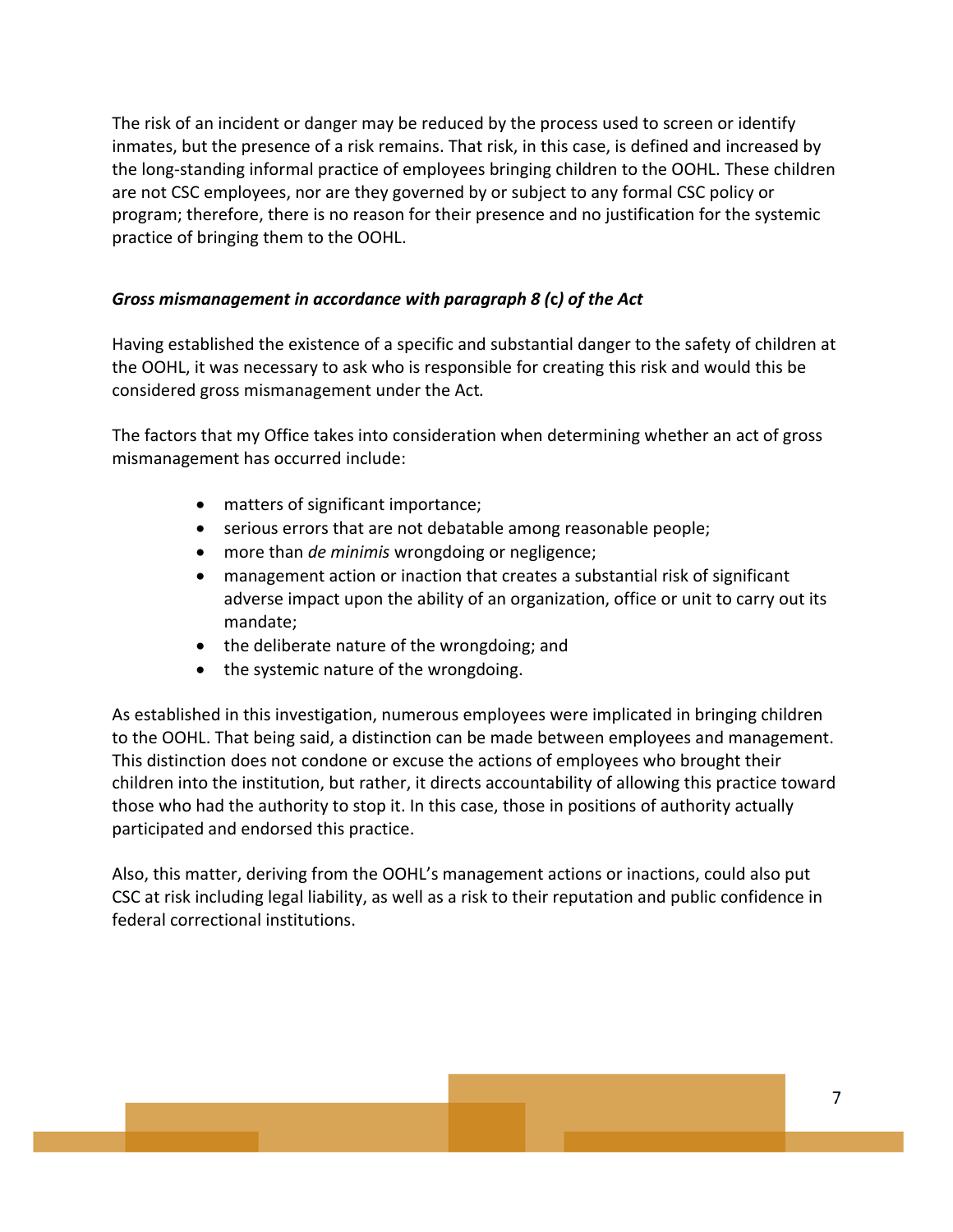The evidence demonstrates that the practice of bringing children to the OOHL was systemic within that institution. The evidence also suggests that CSC National Headquarters (NHQ) was not aware of this practice. In fact, upon learning of the allegations, NHQ ordered OOHL management to immediately stop the practice. This being said, those in positions of authority at the OOHL endorsed the practice for many years, and are accountable for allowing it to continue. In fact, it appears as if no one openly questioned this practice at the OOHL, but rather reverted to the justification that previous senior management condoned it. Moreover, those in positions of authority responsible for the decision‐making process at the OOHL participated in this practice.

## **Conclusion**

The information gathered during this investigation revealed wrongdoing under paragraphs 8(*d*) and (*c*) of the Act at the Okimaw Ohci Healing Lodge (OOHL) of Correctional Service Canada (CSC)*,* by:

- o Allowing a practice of employees bringing children to the OOHL, an environment in which their safety was put in jeopardy; and
- o Allowing the above‐noted practice to continue over several years, resulting in a systemic problem.

In accordance with paragraph 22(*h*) of the Act, I have made a recommendation to the Chief Executive of CSC concerning the measures to be taken to correct the wrongdoing. I am satisfied with the Chief Executive's response to this recommendation and with the measures taken to date by the Department to address the wrongdoing identified in this report. My recommendation and the Department's response follow.